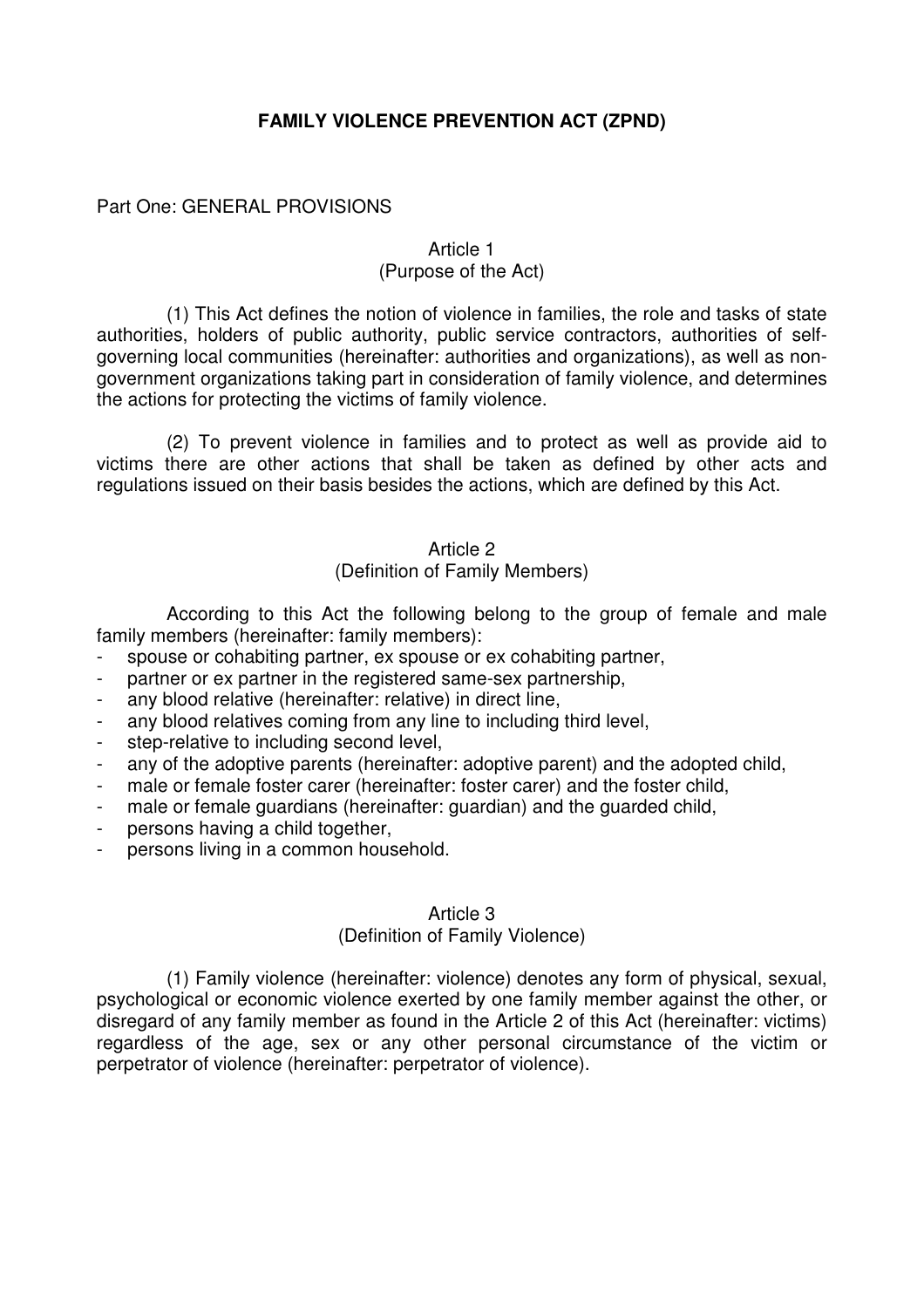(2) Physical violence denotes any use of physical force that causes pain, fear or shame to the family member regardless of the fact whether injuries were inflicted.

 (3) Sexual violence pertains to handling with sexual content that is opposed by one family member, or if he or she is forced into acting them out or because of his or her stage of development they do not understand their meaning.

 (4) Psychological violence denotes such actions with which the perpetrator of violence exerting it against a family member induces fear, shame, feelings of inferiority, endangerment and other anguish.

 (5) Economic violence is undue control or setting of restrictions of any family member concerning disposing with one's income or in other words managing the financial assets with which the family member disposes or manages and it can also mean undue restricting of disposing or managing the common financial assets of family members.

 (6) Disregard falls under those forms of violence in which a person does not provide due care for the family member who is in need of it due to illness, disability, old age, developmental or any other personal circumstances.

#### Article 4

#### (Special Protection and Care)

 (1) Special protection against violence should be provided for younger family members (hereinafter: children).

 (2) The child is victim of violence, even if they are only present when violence is exerted against other family members, or if they live in an environment where violence is exerted.

 (3) Special care when considering violence and providing aid are intended for the older and disabled persons as well as persons, who due to personal circumstances, are not capable of taking care for themselves.

#### Article 5

#### (Action Obligation)

 Authorities and organizations are obliged to carry out all procedures and actions which are required for protecting victims, according to the level of hazard and for protecting their benefits together with ensuring respect for the integrity of the victim. If a child is the victim of violence, then the child's benefits and rights have advantage over benefits and rights of any other participants of the proceedings.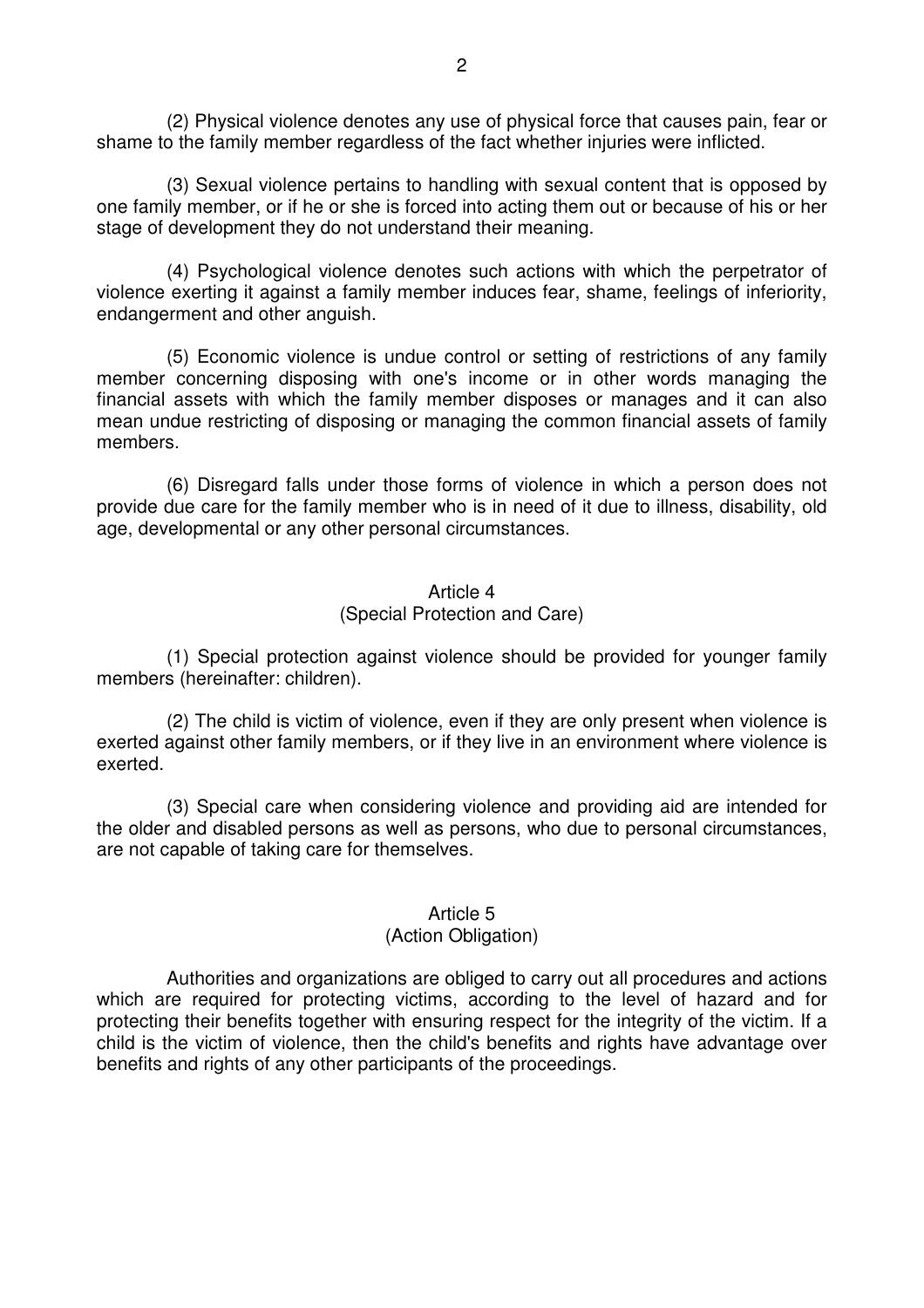#### Article 6 (Obligation of Reporting)

 (1) Authorities and organizations as well as non-government organizations, which in their work find out the circumstances on basis of which it is possible to assume that violence is being inflicted, are obliged to immediately inform the Social Work Centre, except in cases when the victims themselves oppose expressly and there is no suspicion of criminal offence that should be persecuted under compulsory powers.

 (2) Anyone and in particular social workers or health care workers together with the personnel working in educational and care institutions as well as educational institutions, have to – regardless of the provisions on protection of business secrecy – immediately inform Social Work Centre, the police or the State Prosecutor's Office when there exists a suspicion that the child is a victim of violence.

# Article 7

## (Victim's Assistant)

 (1) Victims of violence can by themselves choose a person who can represent them in all violence-related proceedings (hereinafter: assistant).

 (2) It suffices for the assistant to be present in the proceedings mentioned in the above paragraph that the victim declares prior to the beginning of the proceedings or at the proceedings itself that he or she wants that a specific person accompanies him or her and that he or she wants that they are present in the proceedings.

 (3) The assistant can be any adult person that is not considered in the proceedings as the perpetrator of violence.

 (4) The assistant helps the victim in protecting his or her own integrity in the proceedings before authorities and organizations, and also helps in finding the solution as well as providing psychological support for the victim.

 (5) The authority that governs the proceedings can prohibit a person to accompany the victim in the proceedings if they do not meet the conditions from the paragraph 3 of this Article, or if there exists a probability that the person will not be able to carry out the tasks from the above paragraph according to the family relationships or any other relations with the victim or perpetrator of violence.

## Article 8 (Right of the Victim to Legal Representation)

 The victim of violence has the right to a legal representative (hereinafter: legal representative) who shall, in accordance with the special regulations, protect the victim's benefits in proceedings and any activities concerning them.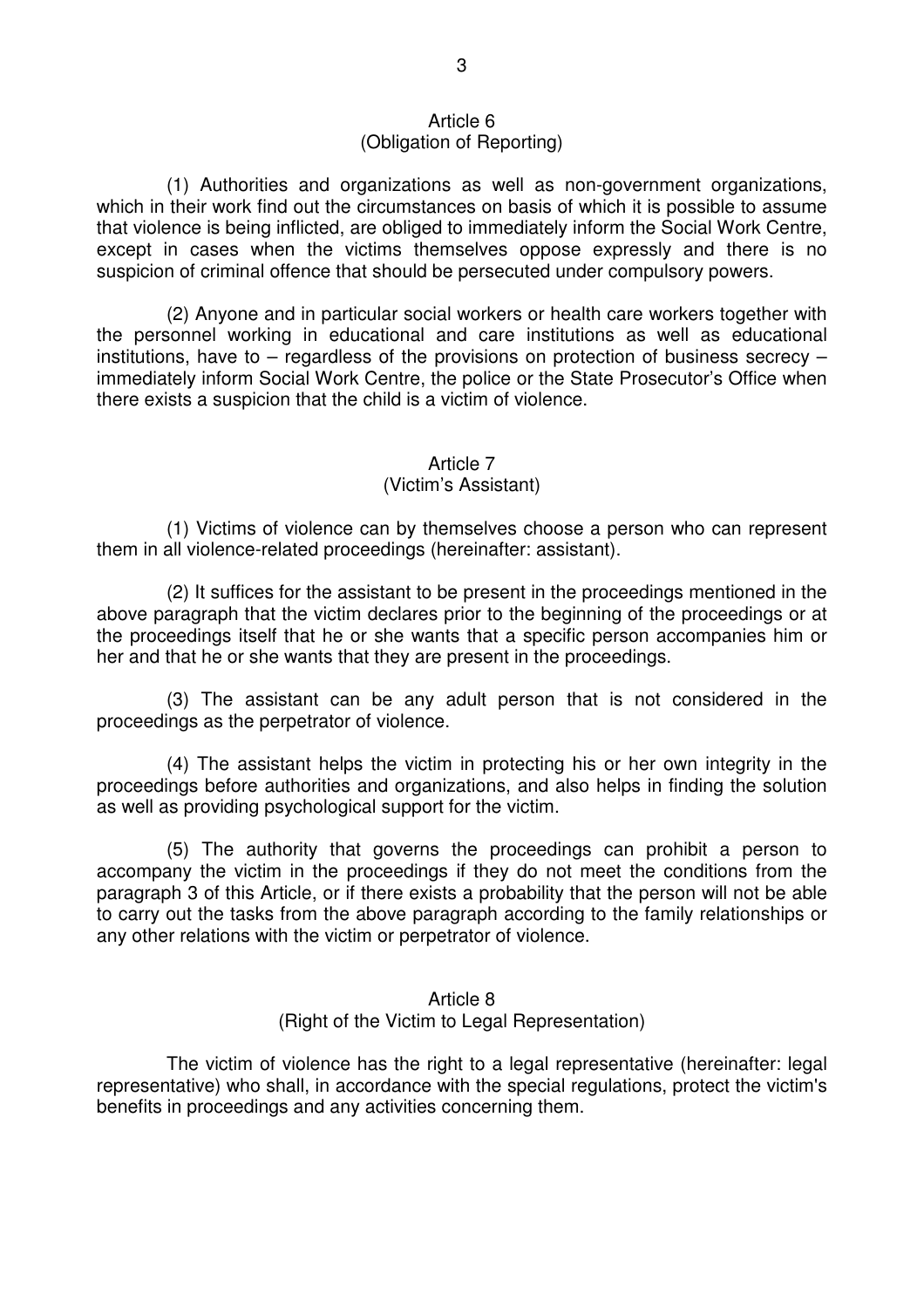### Article 9 (Protection of the Victim's Identity)

 (1) Information on victims or perpetrators of violence, on the basis of which the victim or his or her family could be identified, must not be issued to the public. It is allowed to issue information only if the adult victim consents with this expressly.

 (2) The child's parents, guardians, foster carers or adoptive parents are obliged to protect him against public exposure in the framework of providing care for the child.

## Part Two: NETWORK AND TASKS OF AUTHORITIES AND ORGANIZATIONS AS WELL AS NON-GOVERNMENTAL ORGANIZATIONS

#### 10. Article 10

(the role of authorities and organizations as well as non-governmental organizations)

 (1) Authorities and organizations, as well as nongovernmental organizations, are – in the framework of tasks and authorizations according to the legislation and other regulations – obliged to consider instances of violence on a priority basis, and to implement mutual information and provide aid, intended to prevent and identify violence, as well as eliminating the causes and offering aid to the victim by establishing normal life conditions.

 (2) The Minister (hereinafter: Minister) competent for work, family and social affairs shall determine the procedures in mutual informing procedures and providing of aid from the above paragraph more precisely.

 (3) The Ministers competent for work of the police, health organizations, social security and educational institutes shall determine with common consent with the minister competent for work, family and social affairs the rules and procedures which ensure concerted action of authorities and organizations, and which further have to be considered by the authorities and organizations from the above-mentioned areas when dealing with instances of violence.

 (4) The practitioners (hereinafter: practitioners) working with the authorities, and organizations who are in the framework of the rules and procedures from the above paragraph responsible for performance of functions in the field of violence, must in the framework of lifelong education, improvement and training regularly educate themselves in the field of violence in the extent as defined by competent ministers from the above paragraph. Responsible persons with the authorities and organizations as well as nongovernmental organizations are obliged to provide training for all practitioners who in the framework of their work deal with victims or perpetrators of violence.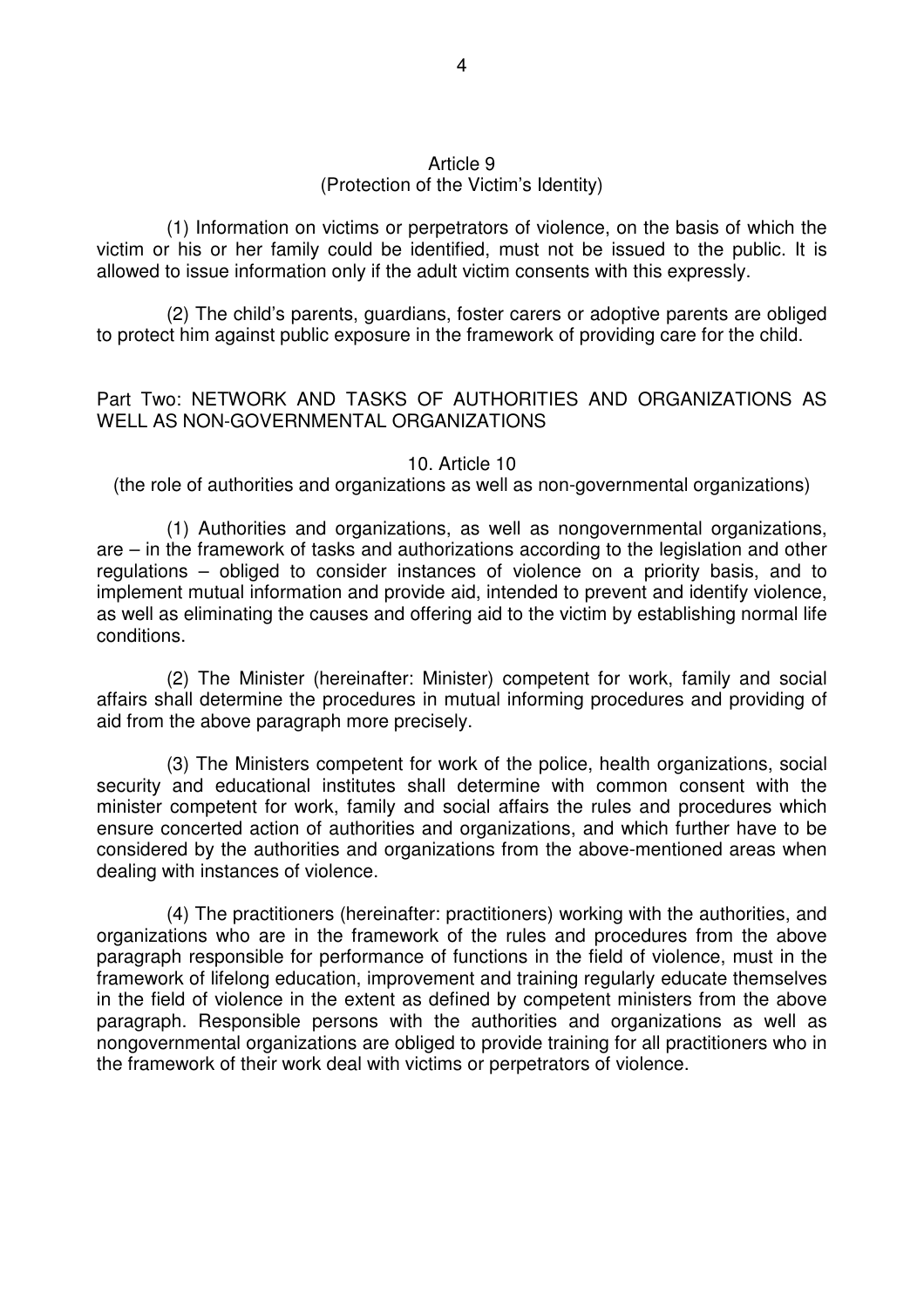(5) Judicial Training Centre shall add among educational content also the field of family violence.

### Article 11

#### (National Programme)

(1) The National Assembly adopts  $-$  upon proposal of the government  $-$  the national programme for preventing family violence (hereinafter: national programme) for the period of the next five years.

 (2) The National programme shall be prepared by the Ministry competent for work, family and social affairs in cooperation with other Ministries, and it shall in particular contain the following:

- an overview of the situation and an assessment of the crucial issues in the field of preventing family violence,
- essential objectives, policies and tasks in the field of family violence prevention for the period contained in the national programme,
- holders of action plans in specific fields for executing policies and tasks from the national programme,
- prevention activities.
- Data which shall be in the framework of activities of the national statistics collected, processed, linked, stored, analyzed and shown.
- policies for education and training,
- ensuring financial and other assets for nongovernmental organizations activities.

#### Article 12

#### (Action Plans)

 (1) Action plans are implementing acts of the national programme which determine for a specific field the required activities over the period of two years.

 (2) Proposals of action plans made on the basis of reports on the previous twoyear period, and any possible supplemented proposals by individual Ministries, are prepared by the work group, which shall be for this purpose established by the Ministry competent for work, family and social affairs, and are submitted for adoption by the government together with the common action plan.

 (3) The Ministries submit to the Ministry competent for work, family and social affairs the report from the above paragraph at the latest two months prior to the expiry of the current action plan.

> Article 13 (Reporting on Implementation of the National Programme)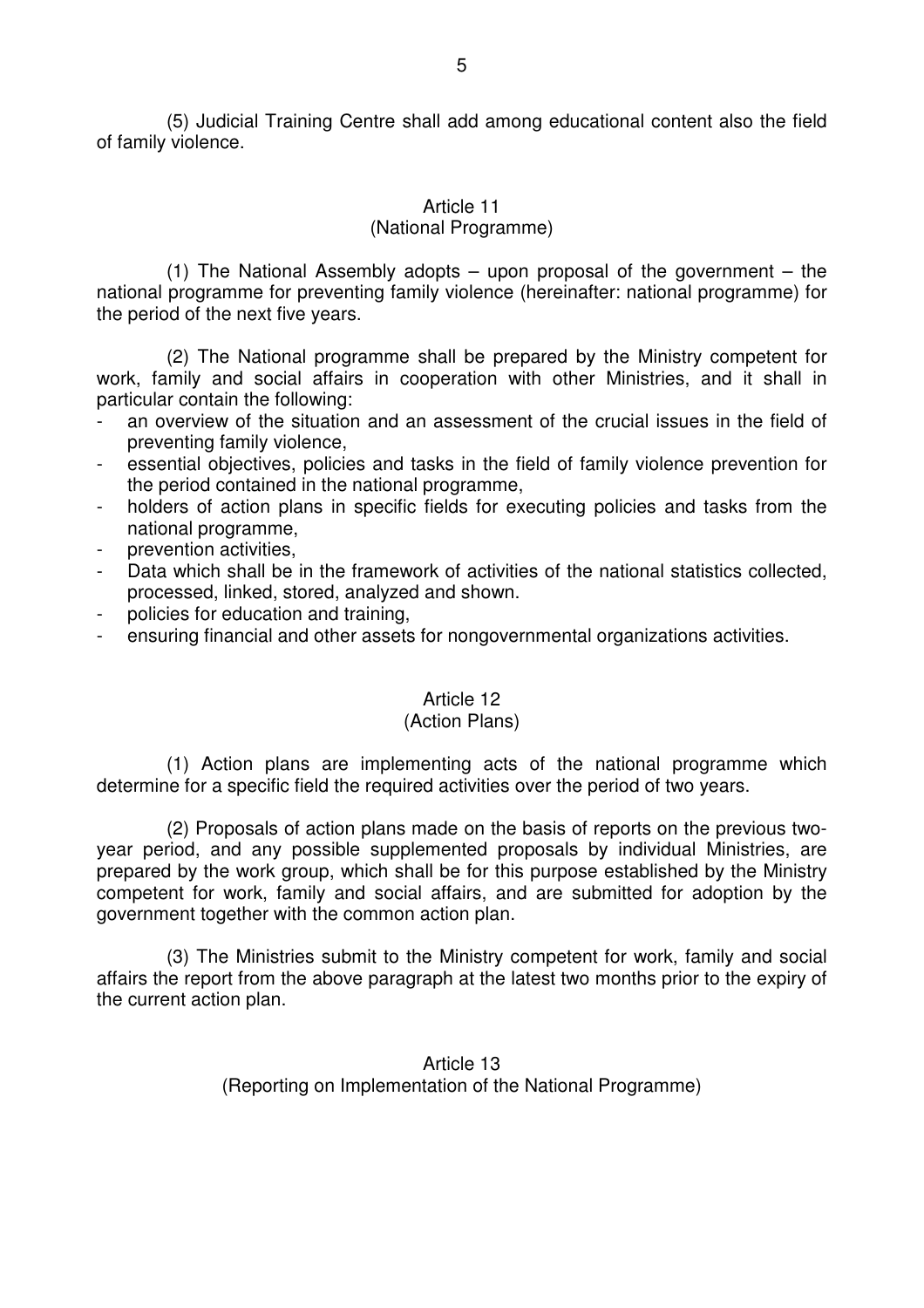The government reports on a two-year basis to the National Assembly on the implementation of the national programme. There are actions specified in the report as well as activities that had been carried out in the previous two-year period.

## Article 14 (Tasks of Social Work Centres)

 (1) The Social Work Centre provides for the victim and perpetrator of violence services according to the law, regulating the field of social security, where the elimination of direct hazard is the goal of assessments made as well as taking care for the victim's long-term safety by eliminating causes or circumstances in which violence is present, through to the finding solutions of their social and material conditions required for existence.

 (2) The Social Work Centre can refer the perpetrator of violence to corresponding educational, psychosocial and medical care programmes that are provided by the authorities and organizations as well as nongovernmental organizations.

 (3) A multidisciplinary team is formed at the Social Work Centre to deal with the instances of family violence.

 (4) The structure of the multidisciplinary team and the methods of work are determined by the Minister competent for work, family and social affairs.

## Article 15

## (Victim Aid Plan)

 (1) After the circumstances of a specific instance are examined the Social Work Centre is obliged to provide aid for the victim in forms according to the law, which regulates social security, as well as assess whether it is required to draw up an aid plan for the victim, which is drawn up with his or her help. The aid plan is drawn up if longterm action needs to be taken to establish a safe environment for the victim, or, if there are multiple actions for providing aid required and in any other case if they asses this is required.

 (2) The aid plan is prepared in the framework of the multidisciplinary team from the third paragraph of the Article 14 of this Act. The Social Work Centre asks for cooperation in the team also from other authorities and organizations as well as nongovernmental organizations that have or will in the framework of the field of their actions consider the victim or the perpetrator of violence. Responsible persons with authorities and organizations who are asked to prepare the aid plan are obliged to ensure cooperation from representatives of authorities and organizations.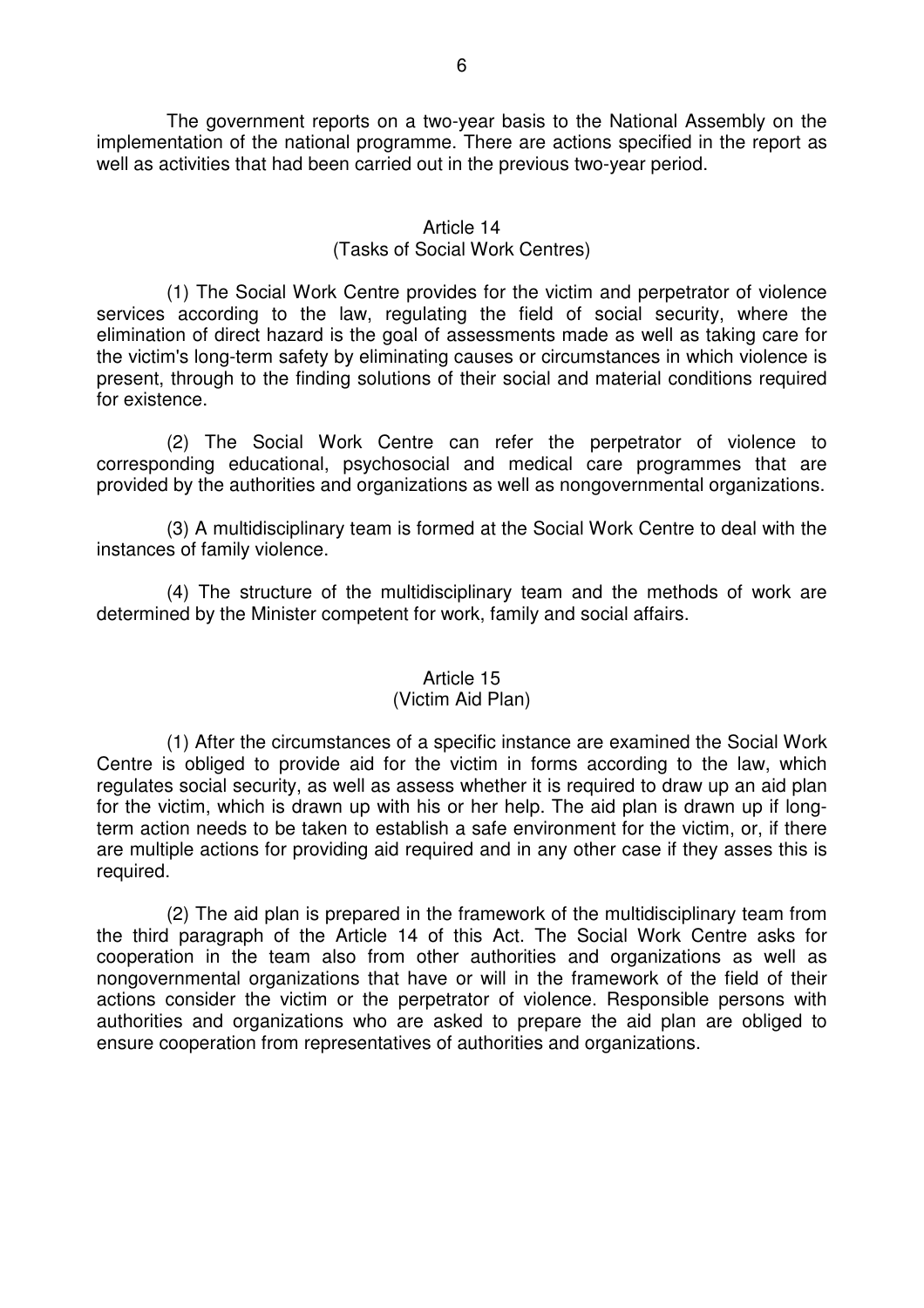(3) If the victim of violence is a child, then actions are envisaged in the aid plan for providing protection for the child according to regulations governing family relationships.

#### Article 16

### (Regional Services for Coordination and Aid to Victims)

 (1) In order to provide aid to victims of violence, carrying out of intervention service, coordinating activities of authorities and organizations, monitoring and analyzing instances of violence in the region, a regional service for coordination and aid to victims shall be formed (hereinafter: regional service). The regional service performs services according to the law governing social security and urgent measures taken for protecting child's interest according to the law governing family relationships.

 (2) The regional service includes also the intervention service, crisis centre and a regional coordinator for prevention of violence.

 (3) The regional service shall be formed with the Social Work Centre as determined by its founder and it functions in the area of a specific Social Work Centre or more than one Social Work Centre. The area of action of the regional service shall be determined by the founder.

## Article 17 (Non-governmental Organizations)

 (1) Non-governmental organizations coming from the area of assessment and protection against violence in the framework of their programmes provide protection and psychosocial aid to victims, organizing programmes for dealing with perpetrators of violence and cooperate with authorities and organizations coming from different fields (the police, Office of the Prosecutor, court, social work centre, health organizations, and educational institutions).

 (2) Non-governmental organizations cooperate with authorities and organizations when dealing with individual cases of victims and perpetrators of violence. Non-governmental organizations are in the framework of the programmes that they perform taking part in the indirect performance of actions for victim protection.

## Part Three: MEASURES FOR PROVIDING SAFETY TO VICTIM

#### Article 18 (Protecting Life and Providing Personal Safety to the Victim)

 The police protect lives and provide personal safety of the victim in accordance with the regulations governing the performance of the police. At the request of the victim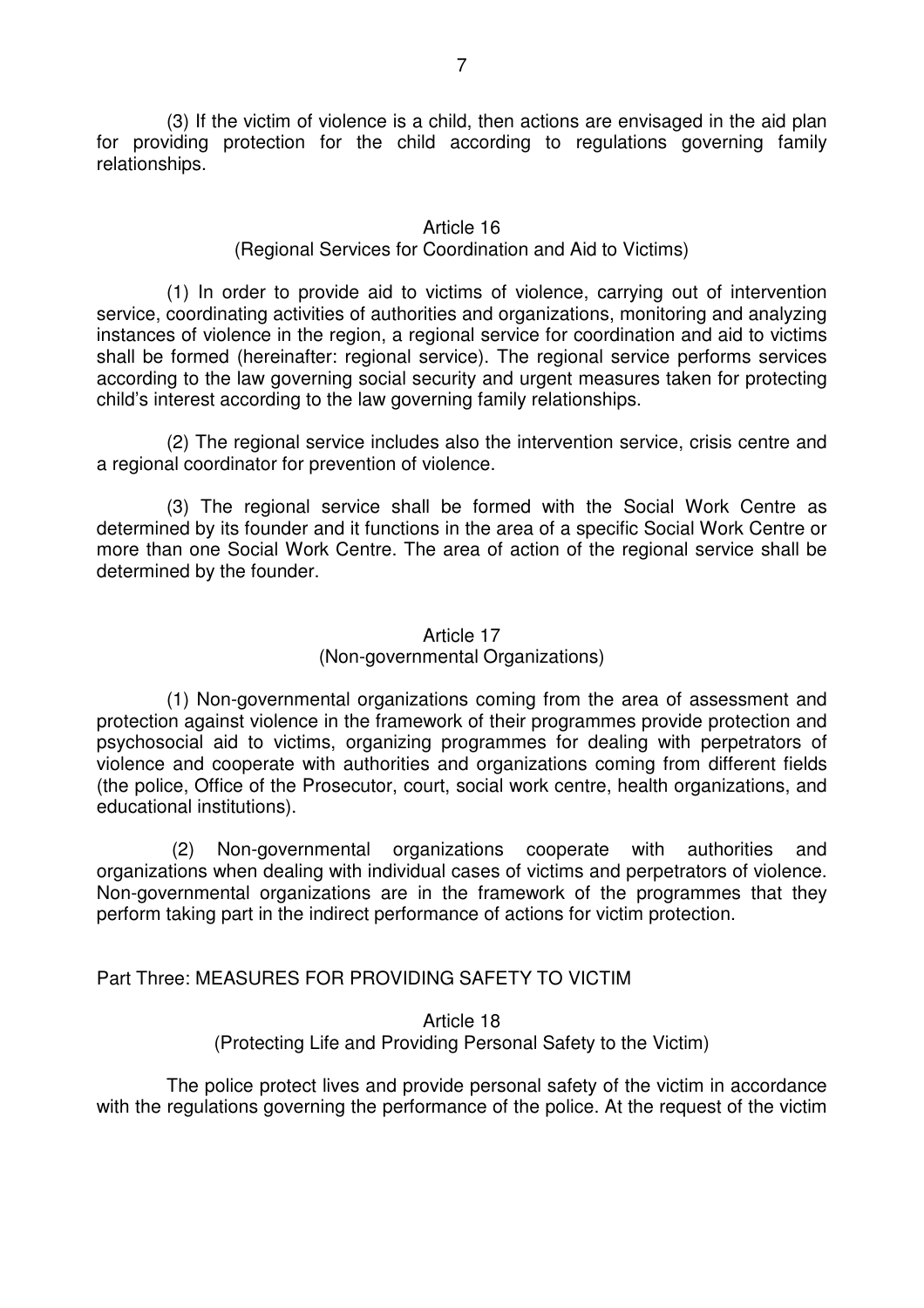the police ensure safety for them when entering accommodation premises where they live so that they can take their belongings required for ensuring their basic vital needs as well as the basic vital needs of their children.

## Article 19 (Prohibitions in Case of Acts of Violence)

 (1) The victim proposes to the court to determine the measures for averting further damage. The court can prohibit on request of the victim by issuing of an order to the perpetrator of violence who physically harmed the victim or inflicted damage to their health or has in any other way interfered in their dignity or any other personal rights, in particular the following:

- entering to the accommodation premises where the victim lives;
- to come at a specified distance within the proximity of the accommodation where the victim lives;
- to come near to places which the victim frequents regularly (workplace, school, preschool facility, etc.).
- to establish contact with the victim in any way whatsoever, including by way of the means for distance communication;
- to establish any kind of meeting with the victim.

(2) The measures from the above paragraph can also be issued:

- a) if the perpetrator of violence threatened that they shall hurt or in any other illegal way offend their dignity or other personal rights;
- b) if the perpetrator of violence has illegally entered the accommodation where the victim lives or trespassed the property in any other way;
- c) if the perpetrator of violence illegally harasses the victim against their will for example by way of stalking or by using the means for distance communication.
- d) if the perpetrator of violence harasses the victim illegally against their will by using or rather by publishing the victim's personal information, that is, judicial and personal records on the World Wide Web.

 (3) The court issues the measures to be taken according to the first and second paragraphs of this Article also if the perpetrator of violence has committed the act in the state of temporary mental impairment; unless it is proven that he or she induced such a state by themselves.

 (4) The court shall put a time restriction on duration of actions from the first paragraph of this Article to a maximum of six months. The victim can propose a prolonging of the action for the maximum of another six months.

 (5) The complaint against the action issued by the court does not withhold the execution of the measure.

Article 20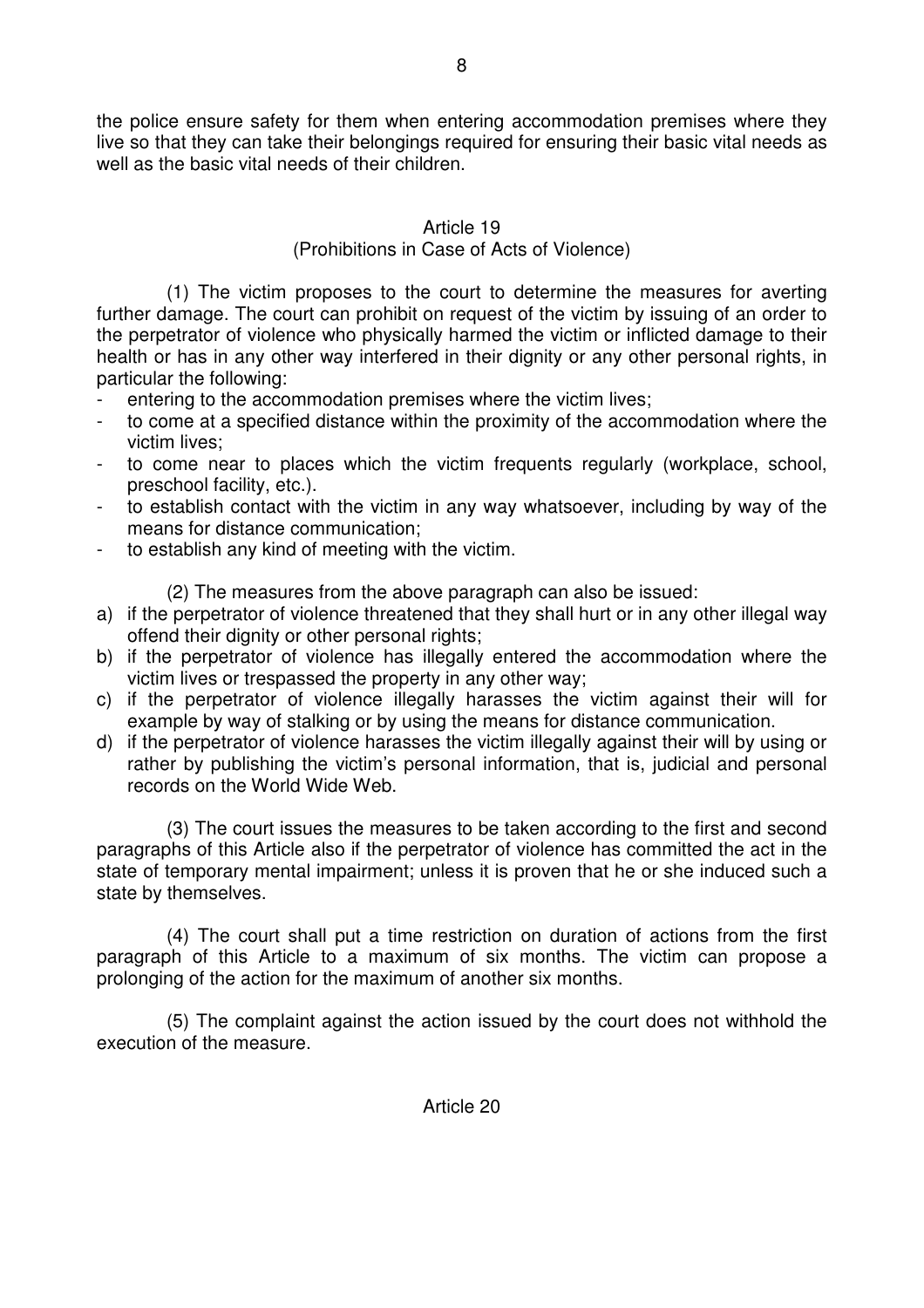#### (Childcare)

 (1) The procedure for decisions made on actions from the first paragraph of the Article 19 of this Act is initiated by the court in cases when the victim is a child, on request of the child who is older than fifteen years, on request of parents, that is, one of the parents if their right to parental care was not taken away, or on request made by the Social Work Centre. If the specified actions are issued for childcare sake, then the respective implementation is monitored by the Social Work Centre.

 (2) The Social Work Centre is also obliged to perform all other required actions related to childcare in accordance with the act governing family relationships.

#### Article 21

#### (Transfer of the Accommodation in Common Use)

 (1) The victim can propose to the court to pass a decision on transfer of accommodation which is in common use. The court can upon the victim's proposal by issuing the decision charge the perpetrator of violence who lives in common household with the victim, whom he or she physically harmed or injured her in any way or in any other way offended their dignity or other personal rights, to transfer the accommodation to exclusive use by the victim in the extent they used.

 (2) The court can put a time restriction on the duration of the actions from the above paragraph if the victim and perpetrator of violence co-own or own the accommodation in common use, if they have the building right on the land property where the accommodation in common use lies, the right to use it if they rented it together.

 (3) The court can restrict the duration of the action from the first paragraph of this Article to a maximum of six months in case the perpetrator of violence owns, coowns or owns the accommodation that is in common use together with the third party, or if they themselves or together with the third party have the building right on the land property where the accommodation lies as well as the right to use it, or if they or together with the third person rented it. If the victim is unable to find any other suitable accommodation in the deadline as set by the court, regardless of the due efforts taken, then the court can – upon the victim's proposal – exclusively prolong the deadline from the previous sentence to a maximum of six months, unless this should cause unevenly distributed burden for the third party.

 (4) The perpetrator of violence who has to transfer the accommodation to exclusive use of the victim is obliged to stop all the actions, that could make it difficult or present obstacles for any such use.

 (5) The victim who is left in possession of the exclusive use of the accommodation also has to cover the expenses of regular managing of the accommodation during the time of exclusive use.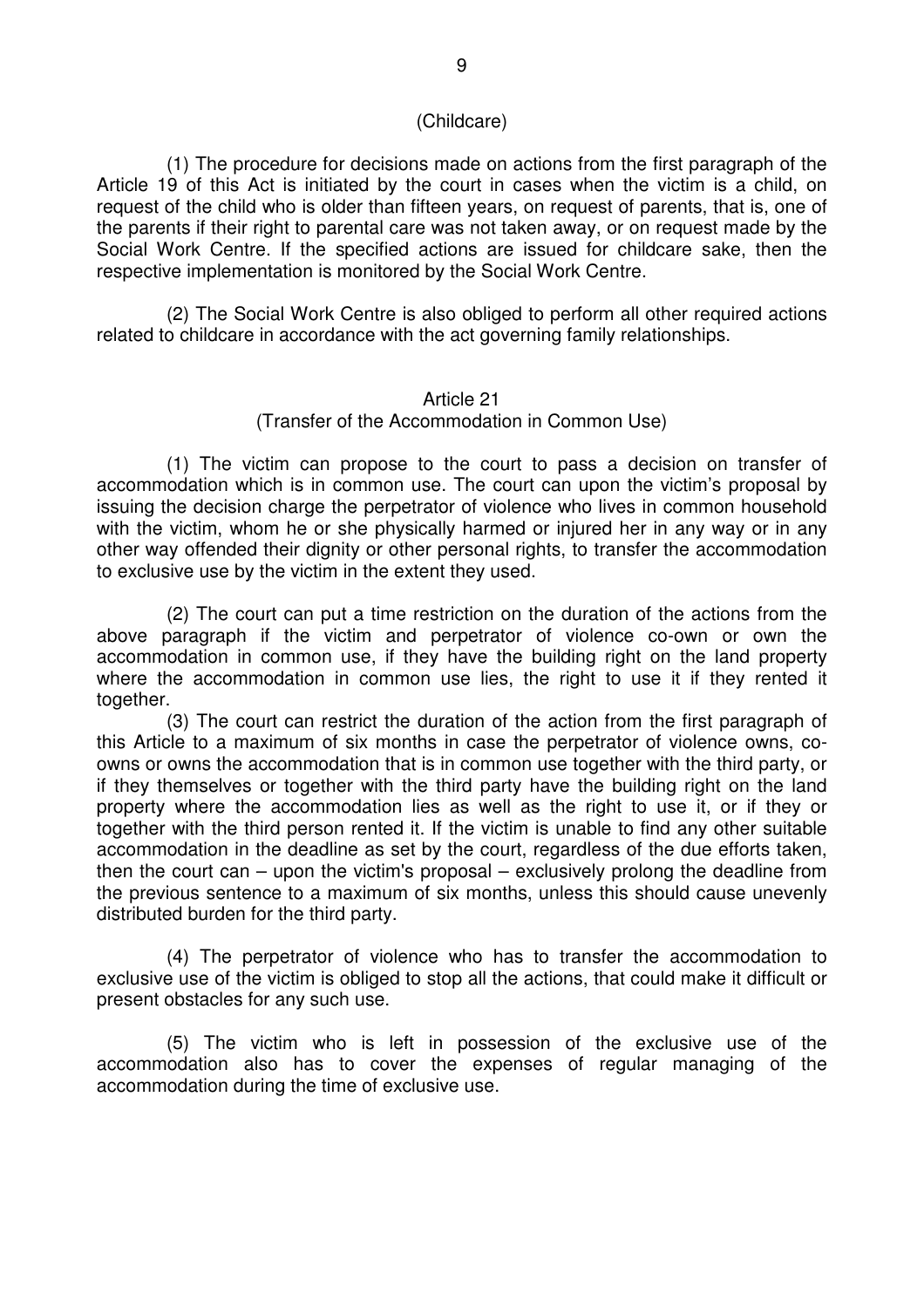(6) The perpetrator of violence can demand from the victim equitable remuneration for exclusive use of the accommodation if this is in accordance with the principle of equity.

 (7) The victim must submit the proposal from the first paragraph of this Article at the latest in three months from the time they suffered any of the actions from the first paragraph of this Article.

#### Article 22

#### (Accommodation Protection in Case of Violence in Divorce)

 (1) At the moment of divorce the spouse who is the victim of violent behaviour exerted by the other spouse, or if violence is exerted against his or her children, can demand that the other spouse leaves him in exclusive possession of the accommodation in which both of them live.

 (2) The court can assign the accommodation to exclusive use to the spouse who submits the request from the above paragraph, although conditions exist to assign only part of the accommodation, in order to prevent violence between the spouses or violence against children.

 (3) The court can restrict the time of duration of the action from the above paragraph to a maximum of six months. The court can upon the victim's proposal exclusively prolong the measure for a maximum of another six months.

 (4) The spouse, who is left in exclusive possession of the accommodation, also has to cover the expenses of regular managing of the accommodation during the time of exclusive use.

 (5) The perpetrator of violence can demand from the victim equitable remuneration for exclusive use of the accommodation if this is in accordance with the principle of equity.

 (6) The spouse, who is subject to leave the possession of the accommodation to the other spouse, is obliged to stop any actions that make it more difficult or stop preventing the use of accommodation or its part to the other spouse.

# Article 23

## (Execution)

 The execution in case when the accommodation is left in possession according to the Articles 21 and 22 of this Act is performed following the rules for vacating and handing over of real estate.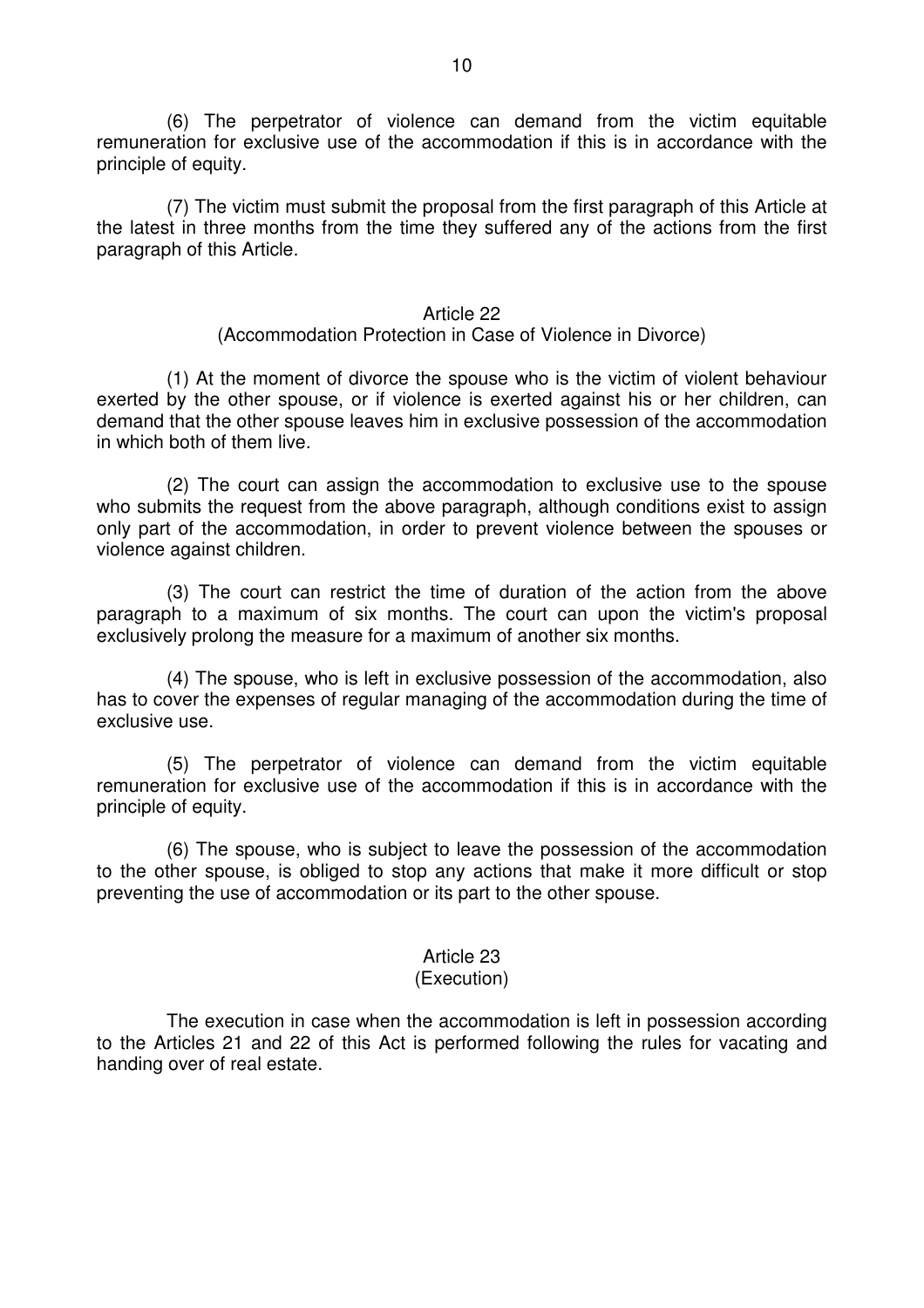## Article 24

## (Competency)

 For decision-taking on actions according to the Articles 19 and 21 of this Act, the District Court has jurisdiction over the subject matter in the non-litigious proceeding if it is not determined differently by the law. The court considers the matters on a primary basis, the proceedings are urgent and the public is excluded.

## Part Four: FREE LEGAL ASSISTANCE

## Article 25 (Free Legal Assistance)

 As far as it is not determined otherwise by this Act, the free legal assistance is offered to the victim of violence according to the act governing legal assistance.

## Article 26

(Conditions for Assigning Free Legal Assistance)

 (1) The person for whom it was assessed that they are being endangered shall be eligible to free legal assistance according to this Act and regardless of the provisions of the act governing free legal assistance.

 (2) The statement on endangerment of the person is issued by the competent Social Work Centre.

## Article 27

## (Extent of Assignment of Free Legal Assistance)

 Free legal assistance is according to this Act approved for use in proceedings that are conducted upon victim's proposal due to actions in the Articles 19 and 21 of this Act.

## Article 28

## (Urgent Procedure)

 The authority competent for free legal assistance takes into considerations on a primary basis requests submitted according to this Act.

Part Five: Databases

Article 29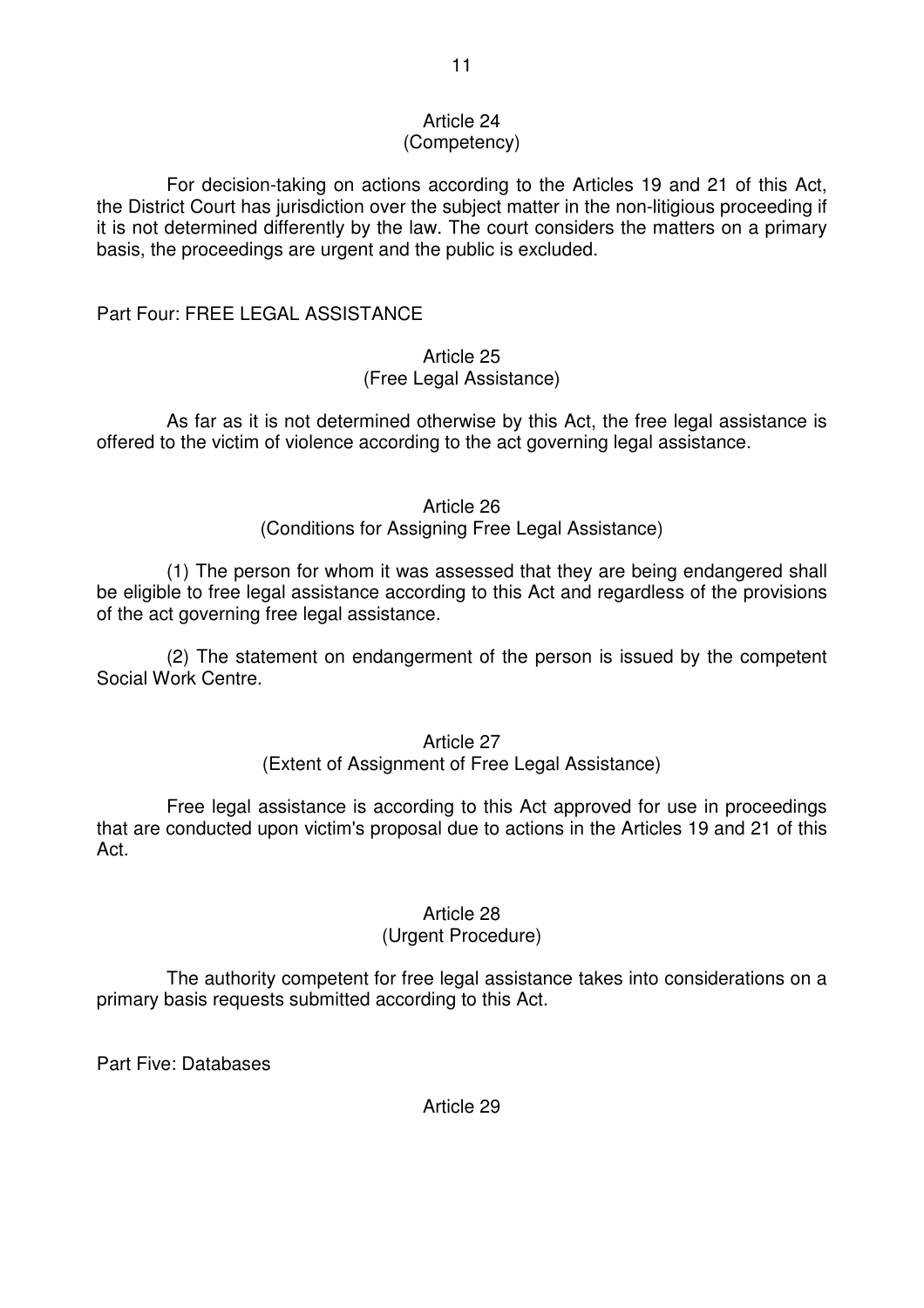## (Act Provision Governing Protection of Personal Information)

 To process personal information contained in databases and in order to protect privacy of individual's information the provisions of the Act governing the protection of personal information are used unless it is determined otherwise for specific cases.

#### Article 30

## (Purpose for Processing Personal Information)

 To provide aid to the victim, and to consider the perpetrator of violence, to create an aid plan for the victim together with is implementation and monitoring as well as for use in the scientific research purposes and for statistical purposes, the Social Work Centres process personal information and manage databases of persons that were according to this Act treated as victims and those treated as perpetrators of violence.

#### Article 31

## (Databases in Family Violence Field)

 (1) Information on victim and perpetrator of violence as well as information on the type of treatment of violence shall be for the purposes as determined in the Article 30 of this Act recorded in the existing databases as defined by the Act governing social security.

 (2) The entry of data into databases from the above paragraph can be executed when the assessment is adopted on creation of aid plan for the victim in accordance with the first paragraph of the Article 15 of this Act.

## Article 32

## (Data Collection)

 (1) Data included in the databases from the Article 31 of this Act are collected directly form the individual as well as from official records that are run in the Republic of Slovenia by the authorised authorities and organizations.

 (2) According to the law governing social security the Social Work Centres gather data which are required for purposes from the Article 30 of this Act and for purposes of free of charge data collection by implementation of tasks on the basis of this Act from the databases of the following administrators:

the Ministry of the Interior – information on the individual and their family members (name and surname, date of birth, citizenship, residence), information on marital relationships, divorce or same-sex relationships that can be found in the Central Population Register as well as household information that can be found in other records of the Ministry of the Interior;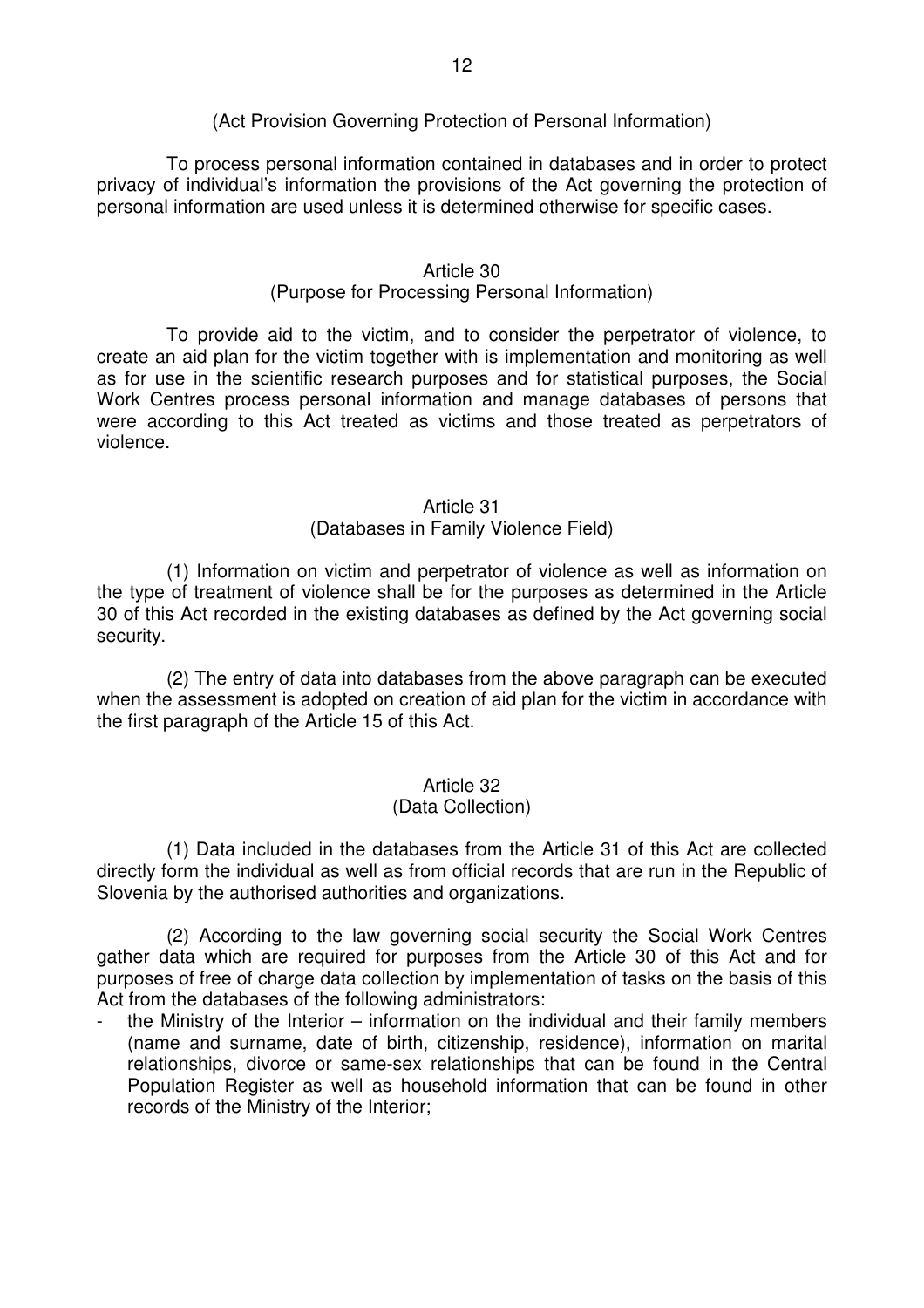- the police information on issued decrees for restraining orders;
- performers of the educational activity  $-$  information on inclusion to the educational institution as well as the information that can be found in the databases on children and youths who are in need of aid and counselling;
- the Ministry of Health, Institute of Public Health and other performers of health care activities – information on health status or disability;
- the Pension and Disability Insurance Institute of the Republic of Slovenia  $$ information on persons insured and of the other persons liable for the rights of the pension and disability insurance;
- the Guarantee and Maintenance Fund of the Republic of Slovenia information on the maintenance compensation paid;
- the Employment Service of the Republic of Slovenia information on unemployed persons as well as on the date and reasons for cancellation of keeping records of unemployed persons and reasons for cancellation of material rights payment;
- the public social security institutes and concessionaires from the field of social security – information on persons eligible for rights ensuing from the act governing parental care and family relationships and from the act governing social security, maintenance information, on putting under guardianship and appointing a guardian, on putting to foster placement according to the act governing performance of foster activity, on inclusion to social security services or programmes and on treating family violence;
- employers information on employment.

 (3) In cases from the first and second paragraph of this Article, the individuals to whom the information is related need not be previously informed about this.

 (4) The Social Work Centres collect only those data that are required for treating individual cases.

## Article 33

## (Storing Data)

 Personal information that is recorded in databases from the Article 31 of this Act is stored for maximum ten years after the first entry. After this deadline expires, the information is archived.

## Part Six: TRANSITIONAL AND FINAL PROVISIONS

## Article 34 (Provision on Legal Representative)

 The provision of the Article 8 of this Act shall be put in force with the enforcement of a special act governing the victim's right to legal representative.

13

Article 35